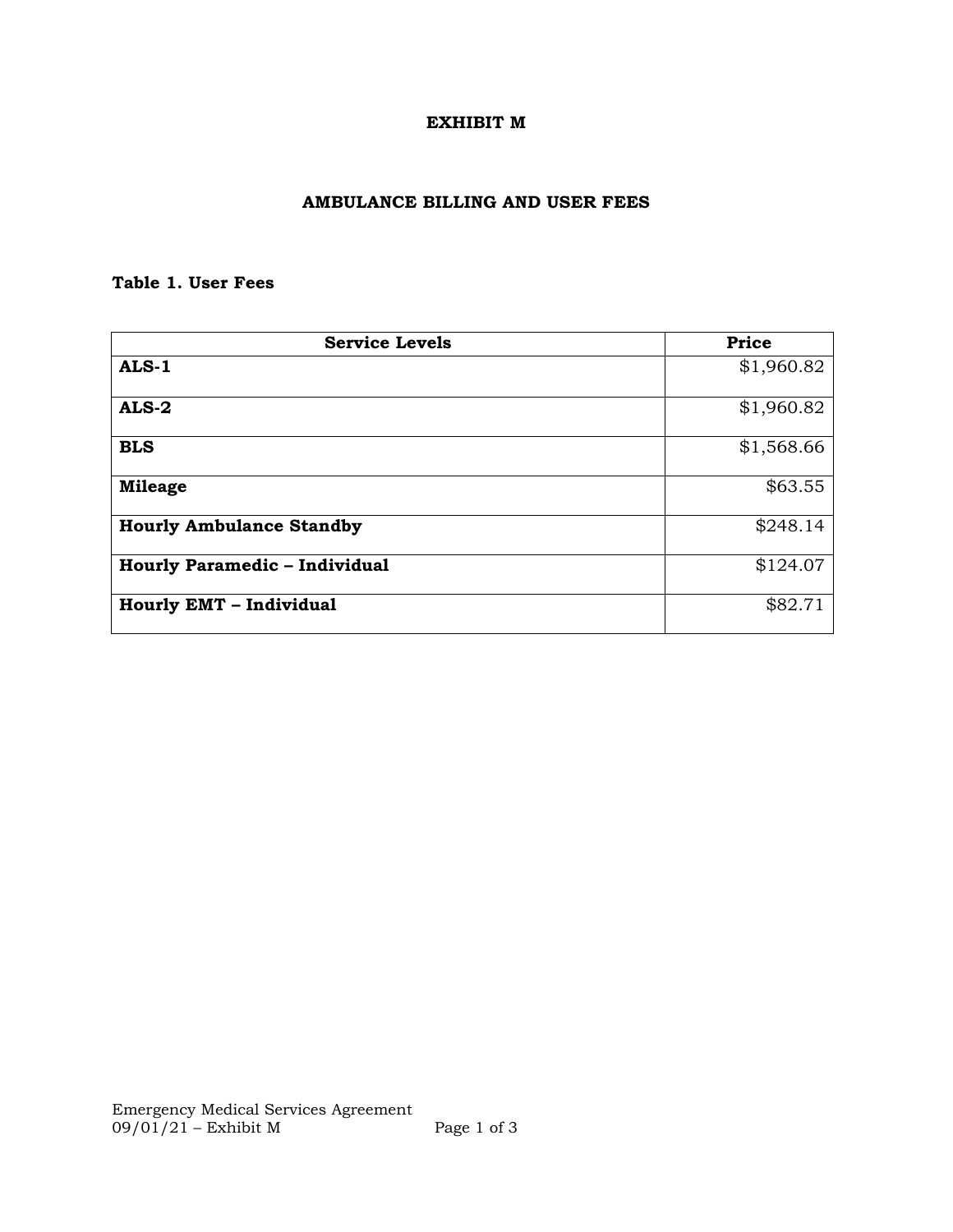| <b>Equipment/Supplies</b>                       |          |
|-------------------------------------------------|----------|
| AIRWAY/NASAL                                    | \$38.13  |
| AIRWAY/ORAL                                     | \$20.80  |
| <b>BAG VALVE MASK</b>                           | \$126.51 |
| BANDAGE, ELASTIC                                | \$10.22  |
| <b>BANDAGES TRIANGULAR</b>                      | \$17.33  |
| <b>BED PAN</b>                                  | \$17.33  |
| BLANKET, DISPOSABLE                             | \$41.59  |
| <b>BLOOD GLUCOSE TEST</b>                       | \$34.66  |
| <b>BURN SHEET</b>                               | \$64.12  |
| <b>CERVICAL COLLAR</b>                          | \$124.78 |
| <b>COLD/HOT PACK</b>                            | \$26.00  |
| <b>CPAP PROCEDURE</b>                           | \$537.25 |
| <b>DEFIB PADS</b>                               | \$76.25  |
| DRESSING - MAJOR                                | \$17.33  |
| DRESSING - MINOR                                | \$17.33  |
| <b>EKG ELECTRODES</b>                           | \$32.93  |
| <b>EKG MONITOR 12 LEAD</b>                      | \$164.64 |
| <b>EMESIS BASIN/BAG</b>                         | \$13.51  |
| ENDOTRACHEAL TUBE INTRODUCER/GUM ELASTIC BOUGIE | \$115.77 |
| <b>HEADBED IMMOBILIZER</b>                      | \$29.46  |
| <b>HEPA MASK</b>                                | \$43.33  |
| HOOD, SPIT SOCK                                 | \$28.53  |
| <b>INTRAVENOUS SALINE LOCK</b>                  | \$91.25  |
| <b>INTRAVENOUS INFUSION SET</b>                 | \$154.24 |
| <b>INTRAVENOUS START KIT</b>                    | \$69.27  |
| <b>INTUBATION SUPPLIES</b>                      | \$77.99  |
| <b>IO SUPPLIES</b>                              | \$516.45 |
| KING VISION VIDEO LARYNOSCOPE CHANNEL BLADE     | \$28.67  |
| LMA SUPREME - SUPRAGLOTTIC AIRWAY               | \$34.40  |
| <b>MECONIUM ASPIRATOR</b>                       | \$15.41  |
| <b>NEBULIZER</b>                                | \$81.46  |
| <b>NON-REBREATHER MASK</b>                      | \$19.06  |
| <b>O2 CANNULA WITH END-TIDAL</b>                | \$58.87  |
| <b>O2 MASK/CANNULA</b>                          | \$39.86  |
| <b>OB PACK</b>                                  | \$138.64 |
| PATIENT MOVER                                   | \$55.62  |
| PLUERAL DECOMPRESSION                           | \$117.92 |
| PULSE OXIMETRY                                  | \$72.79  |
| RAZOR, DISPOSABLE                               | \$1.44   |

**Table 2. User Fee Schedule for Disposable Supplies and Medications**